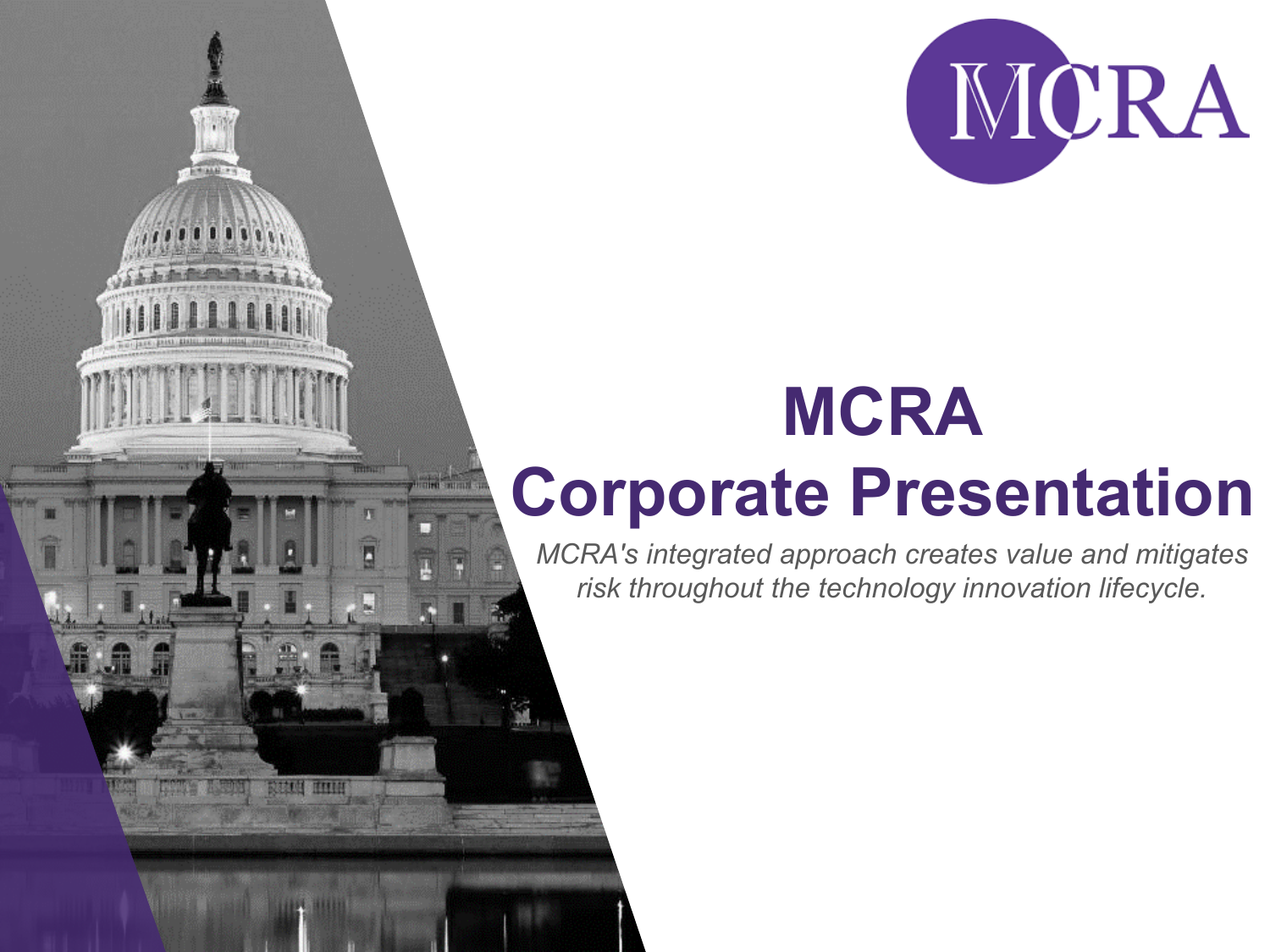# **Company Overview**

#### •**World Leading Global Medical Device and Biologics CRO & Consulting Firm**

- **18-year history pioneering the medical device integrated professional services market**
- **>150 team members in 3 offices – US (Washington D.C.; Hartford, CT; NYC)**
- **Experienced management team w/ employee-based model creating long term client value**
- **High client retention (90% by # of clients, 87% by revenue)**
- **Strategy, Implementation, & Due Diligence**
	- **US & International Regulatory – unblemished PMA approval track record (15/15)**
	- **Global Clinical Research Organization (CRO)**
	- **Reimbursement – market access, coding, coverage, patient access programs, & hot lines**
	- **Quality & Manufacturing**
	- **Digital Health Advisory & Cybersecurity Support**
	- **Healthcare Compliance – clinical trial, reimbursement, surgeon & corporate ethics**



#### **Deep Therapy Specialization & Integration of Services**

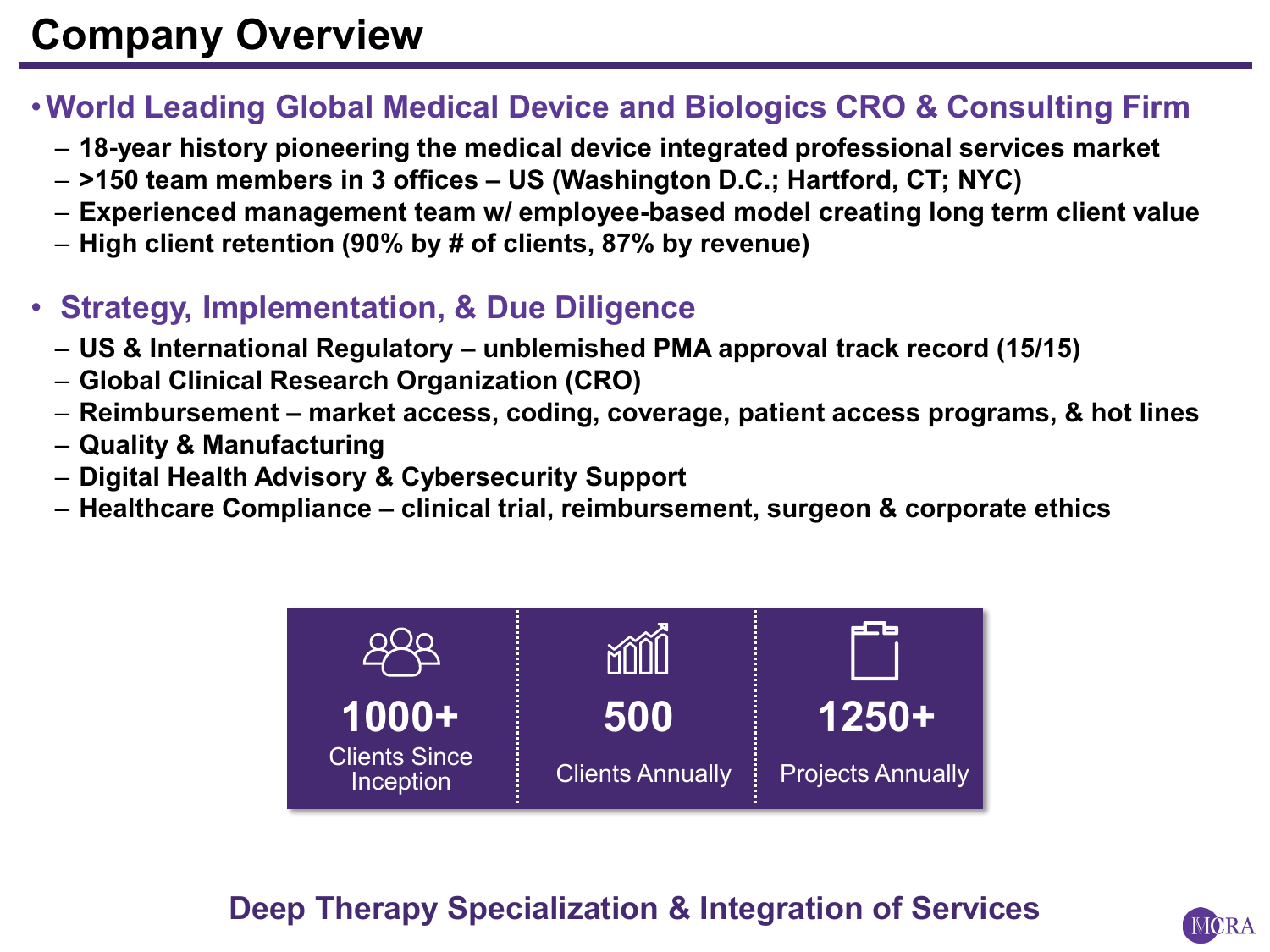# **MCRA Master Therapy Specialization**

**The Leading Medical Device & Biologics CRO with integrated clinical, regulatory, reimbursement, compliance, & quality**



**Deep Therapeutic Experience Throughout Medical Devices**

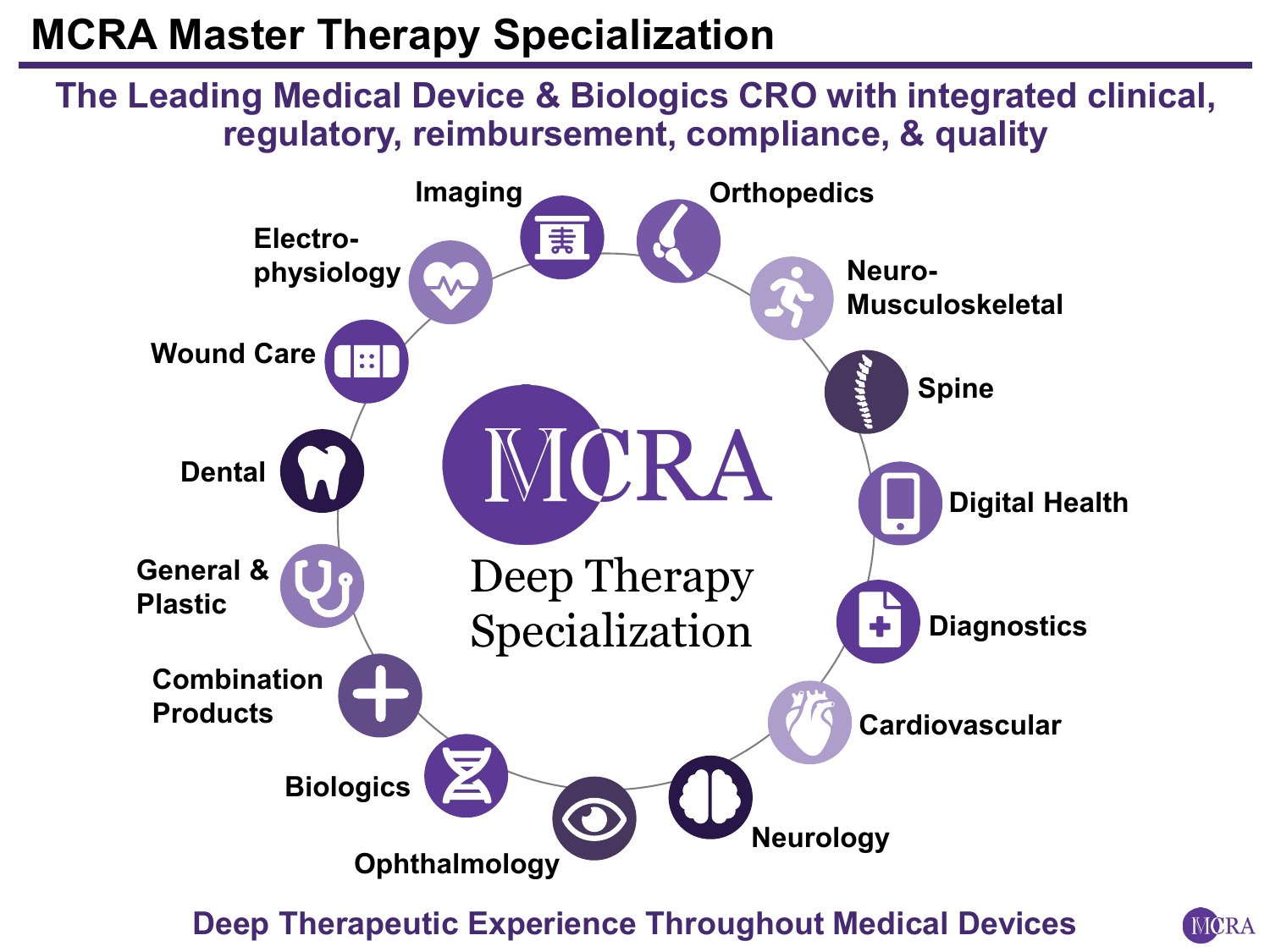### **Integration Optimizes Medical Device Continuous Life Cycle**



#### **Clinical Evidence Generation w/ World Class Regulatory & Reimbursement Integration Creates Long Term Value**